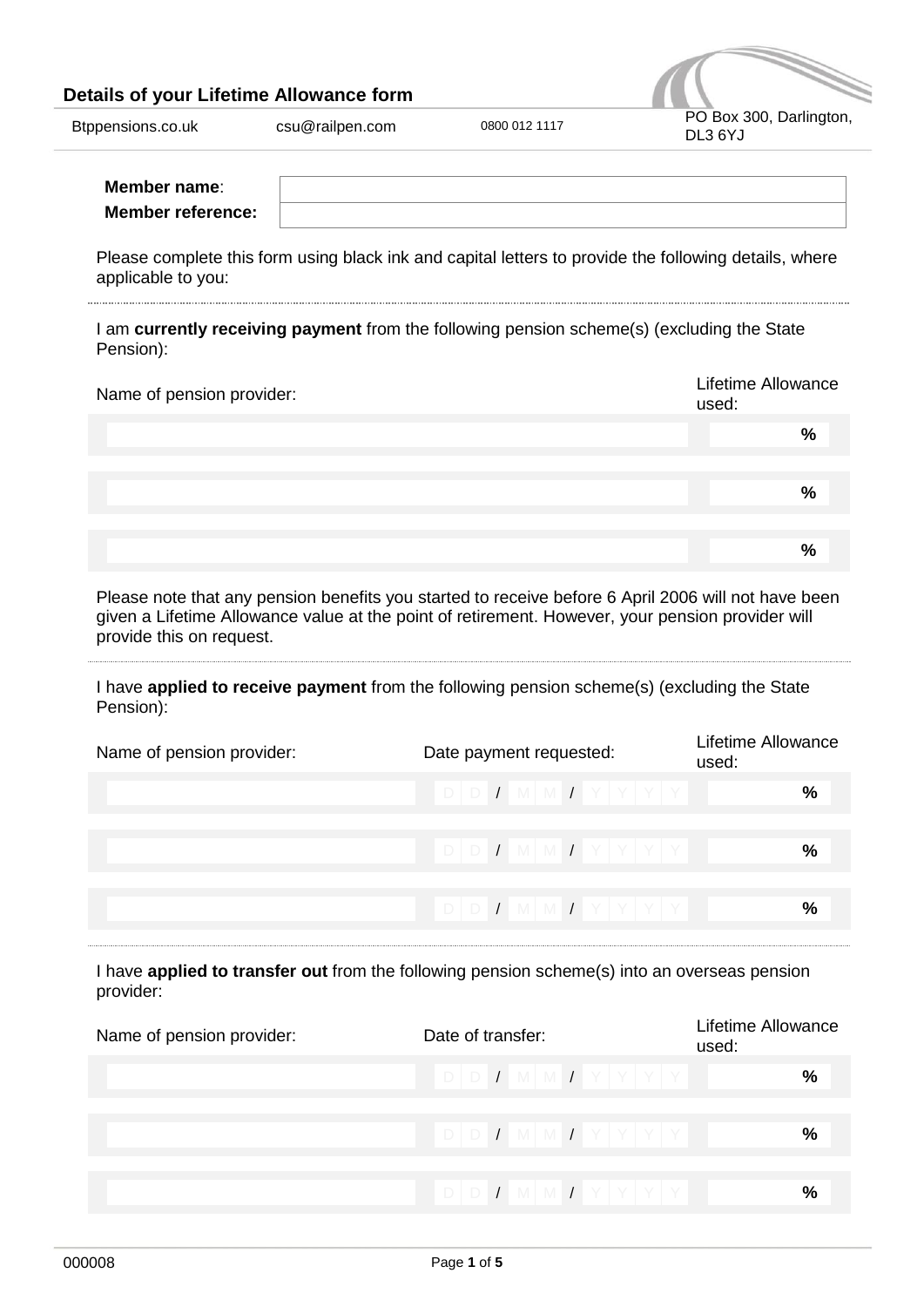| Details of your Lifetime Allowance form |                 |               |                                    |
|-----------------------------------------|-----------------|---------------|------------------------------------|
| Btppensions.co.uk                       | csu@railpen.com | 0800 012 1117 | PO Box 300, Darlington,<br>DL3 6YJ |

(Please see overleaf)

# **Data Protection**

We may be required to use and share the information you have provided for the purposes set out in the enclosed "data protection – how we use information about you" notification. By signing and returning this form you are confirming that you have read the enclosed Data Protection notification and understand that we will use your personal information as set out in the notification.

| Signature: |  |  |                                                                      |  |
|------------|--|--|----------------------------------------------------------------------|--|
|            |  |  | Date signed: $\bigcirc$   $\bigcirc$   /   M   M   /   Y   Y   Y   Y |  |
| --         |  |  | .<br>.                                                               |  |

**Thank you. Please return this form to the address at the top of this page.**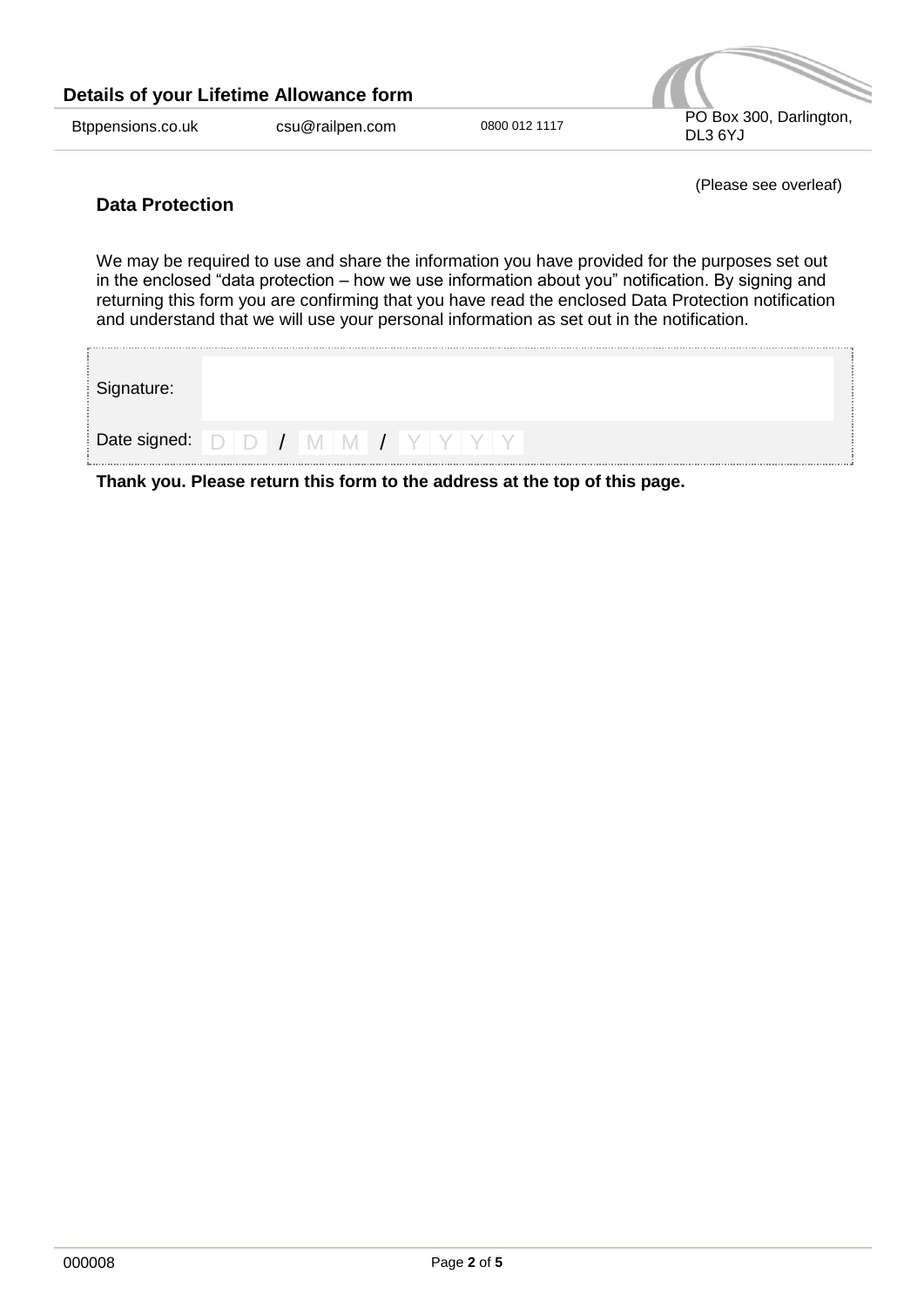### **Data Protection notification - How we use information about you**

We, the Railways Pension Trustee Company Limited and Railpen Limited (each with its registered address at 100 Liverpool Street, London, EC2M 2AT) will use your personal details to assess, deal with and pay any benefits you may be entitled to under the rules of the Railways Pension Scheme, The BT Police Superannuation Fund, The British Railways Superannuation Fund, or any other pension fund administered by Railpen. As part of the service we provide we may share your information with other organisations for the purposes of identifying accurate information as to your whereabouts or for the purpose of paying any benefits that you may be entitled to. We will handle your data in compliance with all relevant data protection legislation, including from May 2018 in compliance with the General Data Protection Regulation (GDPR). Each of the Railways Pension Trustee Company Limited and Railpen Limited is a data controller in respect of your personal information for the purposes of applicable data protection legislation. If there is a Pensions Committee for your section, it will also comply with the data protection legislation.

#### **Purpose of using information**

We process information or data for the above reasons/purposes. This information may include:

- personal details
- family, lifestyle and social circumstances
- financial details
- employment and education details
- goods or services provided

We may also need to process sensitive classes of information such as physical or mental health details in order to administer ill health retirement payments and applications.

This information may be obtained from your employer, ex-employer, government agencies, service providers or from yourself.

We will only collect and use your personal information where:

- $\bullet$  there is a legal obligation for us to do so;
- it is for our legitimate business interests; or
- you have given us your consent to do so

Our legitimate business interests include fulfilling our role in dealing with, assessing eligibility for and paying any benefits you may be entitled to. We will not use your data for our legitimate business interests if they are overridden by your interests, rights or freedoms.

You do not have to provide the information requested from you, but there may be a delay in the payment of your benefits if that information is not provided.

If we are processing your data on the basis of your consent you can withdraw your consent at any time by contacting Railpen's Data Protection Officer (details shown below). The withdrawal of consent will not affect the processing of personal data carried out before consent was withdrawn.

#### **Who the information may be shared with**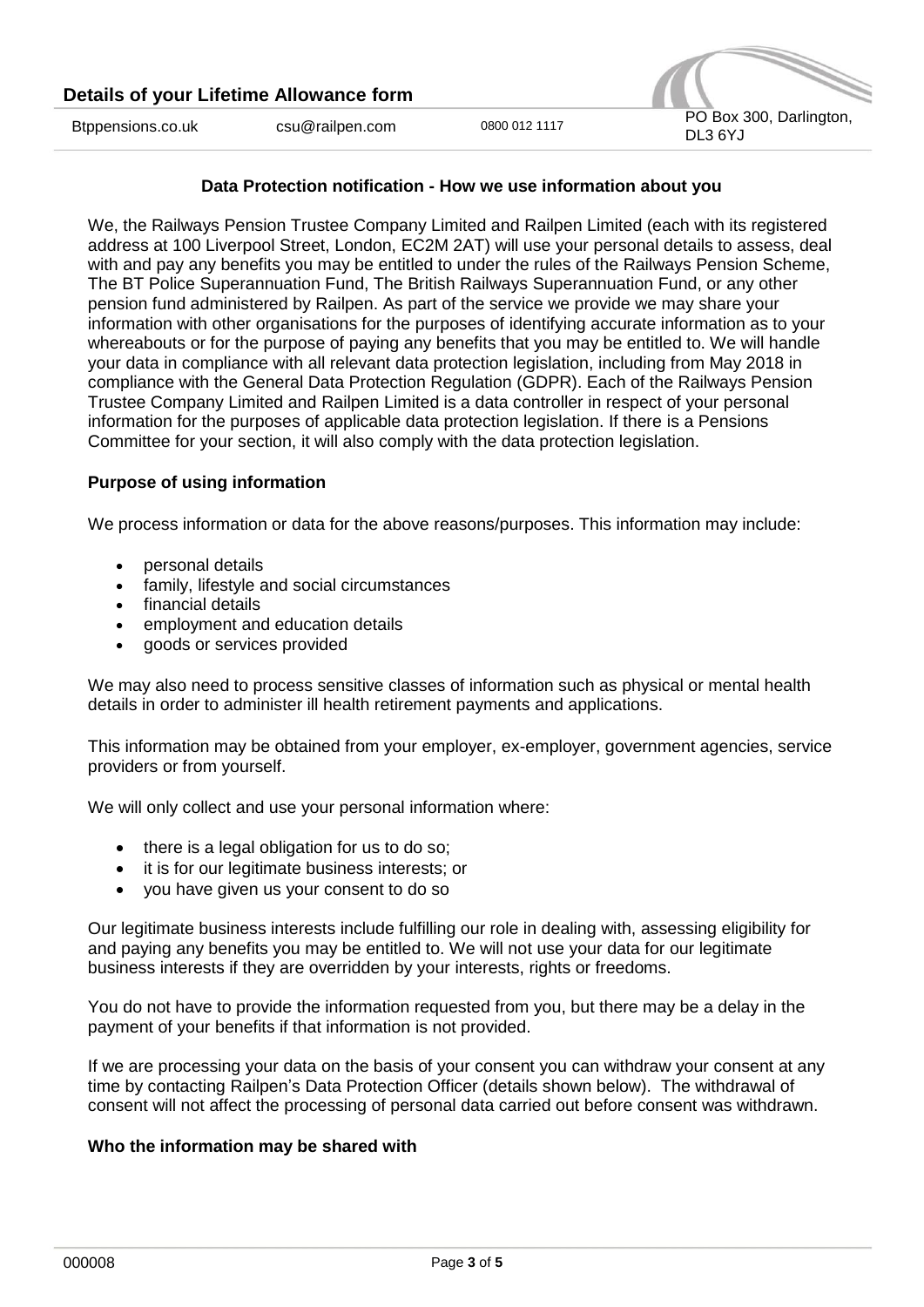| Details of your Lifetime Allowance form |                 |               |                                    |
|-----------------------------------------|-----------------|---------------|------------------------------------|
| Btppensions.co.uk                       | csu@railpen.com | 0800 012 1117 | PO Box 300, Darlington,<br>DL3 6YJ |

From time to time we may need to share your information with other organisations. Where this is necessary we are required to comply with all aspects of relevant data protection legislation. The types of organisations we may need to share some of your information with are:

- claimants, beneficiaries, assignees and payees
- pension schemes with which the person whose personal information we are processing has an association
- trade and business associates and professional advisers
- healthcare, social and welfare organisations
- financial organisations and advisers
- central and local government
- service providers
- ombudsmen and regulatory authorities
- suppliers
- family, associates or representatives of the person whose personal data we are processing
- tracing agencies

If you qualify for free financial counselling we will give your information to carefully selected organisation(s) with which we have arranged to provide this service. We or they may contact you by mail or telephone. If you do not wish to take advantage of this service, please notify the Data Protection Officer in writing who will forward an acknowledgement to you within 7 days.

## **Retention of Data**

One of the key principles of the relevant data protection legislation, including the GDPR, is that the personal data we store and process shall be adequate, relevant and limited to what is necessary for the purpose it was originally collected. Our standard policy is for information or data to be kept for only as long as necessary. It is then disposed of in a managed and secure way. However, as pensions are a long term saving vehicle it may be necessary to retain your personal data for the remainder of your life and any dependants' lives in order to pay you the benefits you are entitled to along with any dependant's benefits payable.

### **Transferring data overseas**

Our core systems, data, and administration services are all carried out and stored within the UK. However, TCS an International multinational information technology service, based in India provide maintenance support. Therefore, on rare occasions it may be necessary to transfer your data overseas to TCS.

Transferring personal data outside the European Economic Area to a third country that does not have adequate data protection is prohibited unless the country has been approved by the European Commission as providing an adequate level of data protection or adequate safeguards have been put in place to ensure the security of the data. As India is currently not on the European Commission's list of countries providing adequate data protection, the Railways Pension Trustee Company Limited and Railpen Limited have taken steps to put in place appropriate and suitable safeguards. Railpen and TCS have entered into a data protection contract using standard clauses adopted by the EU Commission (so-called model clauses). These contain enforceable data subject rights and effective legal remedies for data subjects against TCS. A copy of these are available upon request at the address below.

If at any time we propose to use your personal data for any other reason than outlined above we will provide you with further details as to why and for what reason we intend to do so.